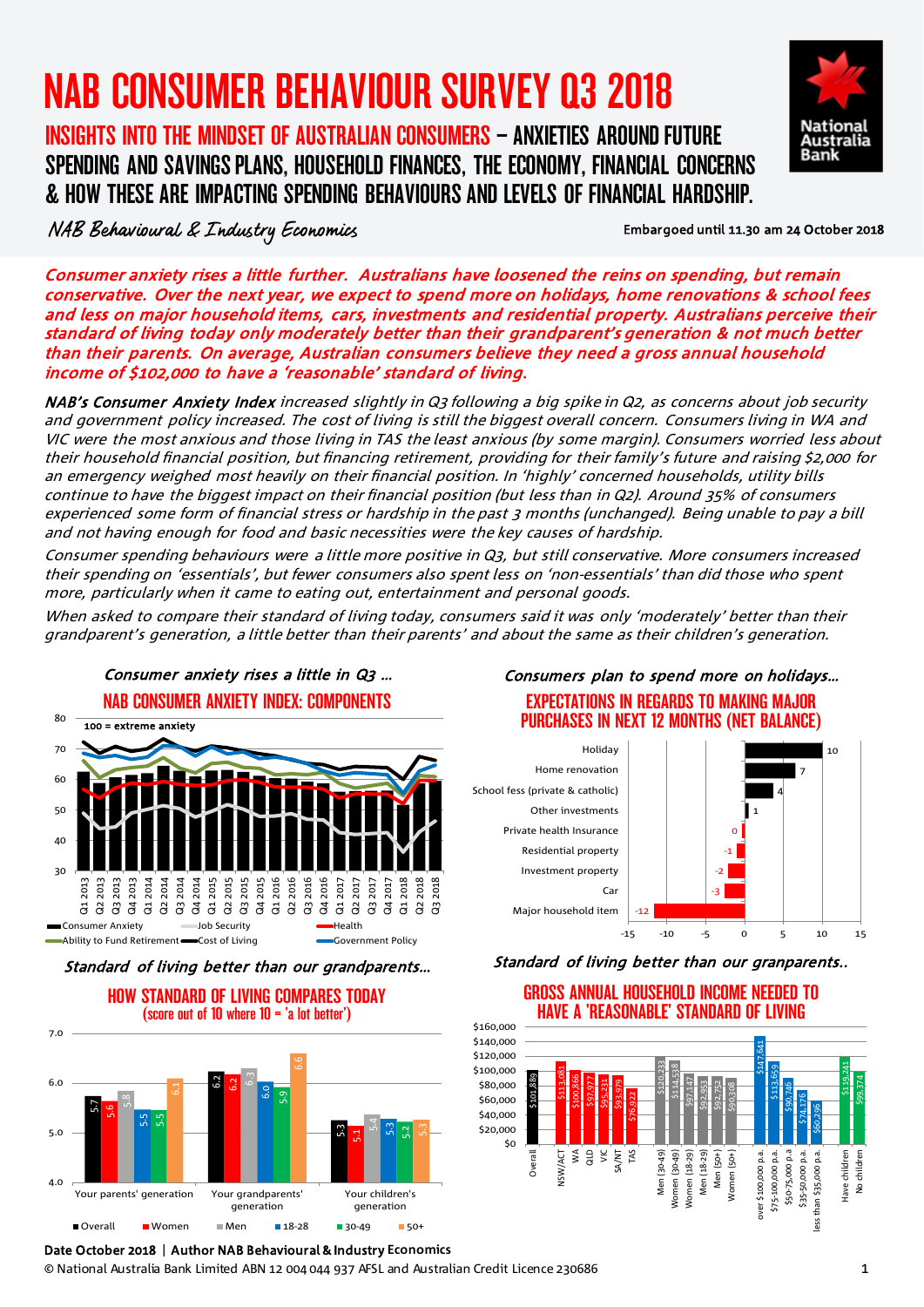# Consumer Anxiety – impact of jobs, health, retirement, cost of living & govt. policy on spending/savings

- The NAB Consumer Anxiety Index increased slightly in Q3 to 59.5 points (58.8 points in Q2), underpinned by higher concern over job security and government policy. Consumer concern over the cost of living, retirement funding and health expenditure moderated.
- Cost of living is still the biggest driver of consumer anxiety, while job security is still causing the least stress. But anxiety over our jobs has now risen to its highest level since late-2016. Anxiety was highest for consumers in the lowest income group, house renters, women aged 30-49 and for consumers with children. It was lowest for widows, consumers living in TAS and men over the age of 50.

# Household Spending - How are these factors impacting household spending behaviours?

- NAB's overall spending indicator fell to -2 in Q3 (-5 in Q2), meaning the number of consumers that cut back spending still out-numbered those that increased their spending. But this was the strongest result since we started compiling this data in Q3 2014. More consumers increased spending on 'essentials', but fewer consumers spent less on 'non-essentials' in Q3 than did those who spent more, particularly when it came to eating out, entertainment and personal goods.
- For the first time, we asked consumers about their expectations for major purchases in the next 12 months. Overall, the number who planned to spend more out-weighed those intending to spend less for holidays, home renovations, school fees and other investments.
- We also asked them to judge their standard of living today against other generations. It was 'moderately' better than their grandparents, a little better than their parents and about the same than their children's generation. On average, Australian consumers said around \$102,000 (gross annual household income) would help them have a 'reasonable' standard of living. This is above full time average total earnings of around \$86,000 per year (around \$16,000 more) and may help explain why cost of living pressures weigh most heavily on consumers and why they may not believe they've made strides in improving their standard of living against other generations.

# Economy - How concerned are consumers about the general economic situation?

• The level of concern about the general economic situation in Australia and its impact on consumer's future spending and savings plans was basically unchanged in Q3. Consumers in TAS continue to be the least concerned about the economy, but VIC overtook WA as the most concerned state.

### Household Finances - How concerned are consumers about their current household financial position?

• Consumers were less worried about their household financial position in Q3 and its impact on their future spending and savings plans. While there the large gap between the highest and lowest income group widened, the level of concern converged for Australian consumers in all other income groups.

# Drivers - What factors are most impacting the financial position of "highly" concerned households?

- Utility bills are still having the biggest impact on the financial position of the most 'highly' concerned households, but less so than in Q2. Insufficient savings emerged as the next biggest issue, followed by low pensions and/or other benefits and grocery bills
- A lot more women were impacted by utility bills than men. More young people were impacted by not enough work, rents and grocery bills. More 30-49 year olds said children's expenses, mortgage repayments and personal household debt had a bigger impact on their financial position, while significantly more over 50s cited utility bills, low pensions & other benefits, medical expenses, insufficient superannuation and low interest rates.

# Fears - What consumers most worry about in relation to their current household financial position?

• Being able to finance retirement is still the biggest worry for consumers in relation to their current household financial position, followed by their ability to provide for their family's future and raise \$2,000 for an emergency - with consumers somewhat more worried than they were one year ago.

## Financial Hardship – Prevalence of financial stress or hardship and the most common causes.

• Around 35% of consumers experienced some form of financial stress or hardship in the past 3 months. Mid-aged consumers (45%) experienced the most hardship by age, while twice as many consumers in the lowest income group (48%) faced some financial stress or hardship in Q3 than those in the highest income group (24%). Being unable to pay a bill is still the most frequently cited cause of stress or hardship (19%), followed by not having enough for food and basic necessities (16%).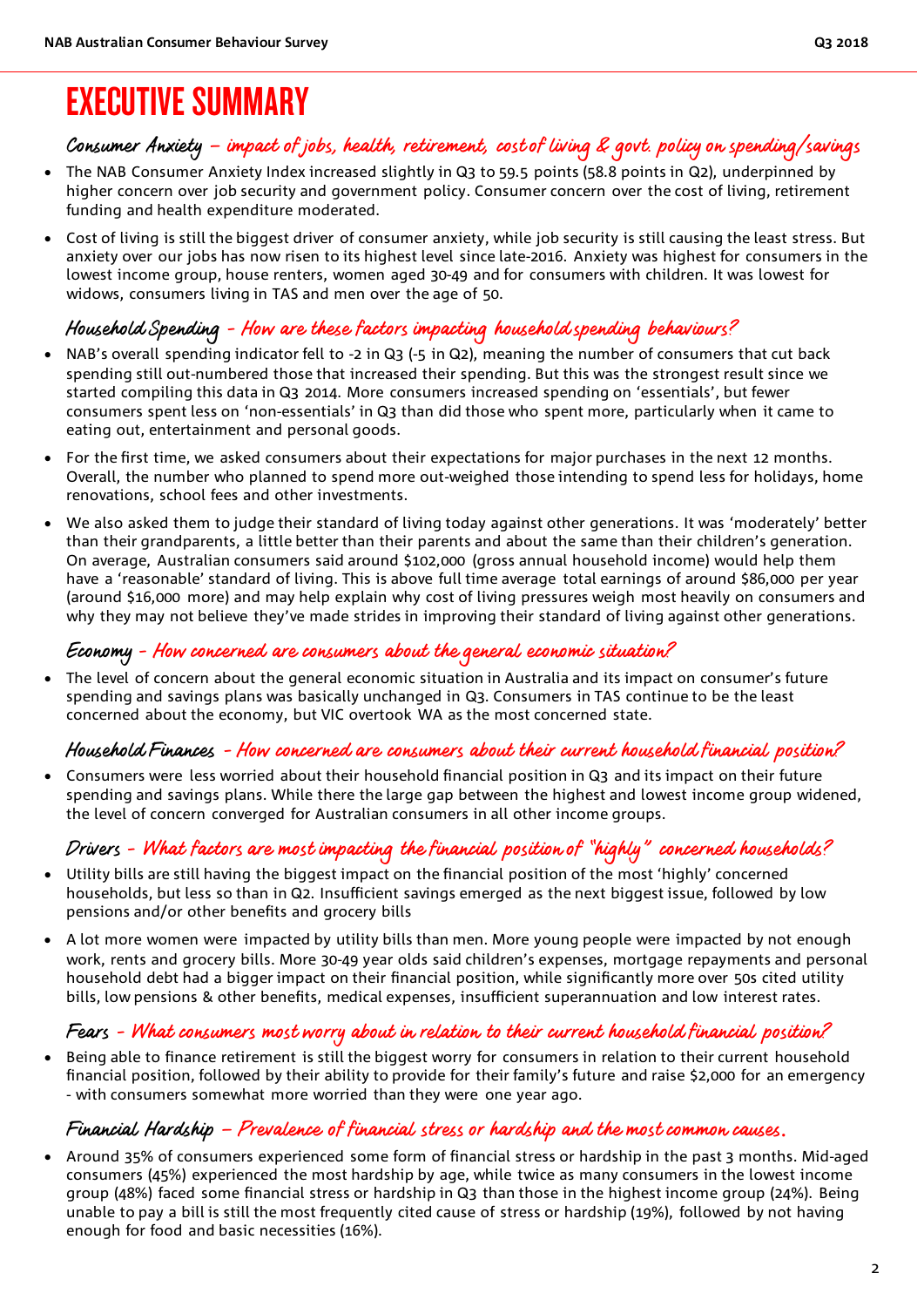# NAB CONSUMER ANXIETY INDEX (100 = extremely concerned)

|                              | Q3 2017 | Q <sub>2</sub> 2018 | Q3 2018 |  |
|------------------------------|---------|---------------------|---------|--|
| Overall Index                | 56.2    | 58.8                | 59.5    |  |
| - Job security               | 42.2    | 42.7                | 46.3    |  |
| - Health                     | 55.2    | 59.7                | 59.6    |  |
| - Ability to fund retirement | 57.9    | 61.2                | 60.9    |  |
| - Cost of living             | 64.0    | 67.5                | 66.2    |  |
| - Government policy          | 61.8    | 62.7                | 64.6    |  |

# CURRENT HOUSEHOLD FINANCIAL POSITION (100 = extremely concerned)

| 23 2017     | Q2 2018 | 2018<br>Q3 |
|-------------|---------|------------|
| г∩.<br>כ פכ | 02.I    | 60.9       |

# CONCERN RELATING TO THE HOUSEHOLD FINANCIAL POSITION OF CONSUMERS (100 = extremely concerned)

|                                       | Q3 2017 | Q2 2018 | Q3 2018 |
|---------------------------------------|---------|---------|---------|
| Medical bills/healthcare              | 41      | 43      | 41      |
| Mortgage, rent, housing costs         | 38      | 39      | 38      |
| Credit card repayments                | 31      | 31      | 30      |
| Personal loan repayments              | 32      | 36      | 37      |
| Children's education                  | 34      | 37      | 39      |
| Food/basic necessities                | 36      | 35      | 35      |
| Monthly household bills               | 40      | 40      | 38      |
| Non-essentials (holidays, eating out) | 41      | 39      | 39      |
| Raising \$2,000 in emergency          | 46      | 45      | 42      |
| Financing retirement                  | 53      | 53      | 53      |
| Providing for family's future         | 48      | 46      | 45      |

# HOUSEHOLD SPENDING BEHAVIOURS (net balance - spending more/spending less)

|                                    | Q3 2017 | Q2 2018 | Q3 2018 |  |
|------------------------------------|---------|---------|---------|--|
| Non-essential spending             | -14     | -14     | -u      |  |
| Essential spending                 |         |         |         |  |
| Financial spending                 |         |         |         |  |
| <b>Overall Spending Behaviours</b> | --      |         | -2      |  |

# HOUSEHOLD SPENDING BEHAVIOURS - SPENDING CATEGORY (net balance - spending more/spending less)

|                                                          | Q3 2017 | Q2 2018 | Q3 2018        |
|----------------------------------------------------------|---------|---------|----------------|
| Travel                                                   | -9      | -9      | 2              |
| Eating out (coffee, take-away, restaurants, etc.)        | $-20$   | $-21$   | $-16$          |
| Entertainment (movies, sports, concerts, etc.)           | $-20$   | -18     | $-14$          |
| Groceries (food, alcohol etc.)                           | 5       |         | 9              |
| Home improvements and maintenance                        | $-2$    | $-1$    | $\overline{2}$ |
| Major household items (appliances, furniture etc.)       | $-18$   | $-17$   | -16            |
| Utilities (electricity, gas, phone, etc.)                | 23      | 19      | 15             |
| Personal goods (clothes, toiletries, sports, pets, etc.) | $-15$   | -16     | $-13$          |
| Medical expenses (doctors, pharmacy, optical etc.)       | 11      | 9       | 10             |
| Transport (car running costs and public transport)       | 8       | 7       | 9              |
| Children (school fees, childcare, activities etc.)       | $-1$    | $-2$    | -5             |
| Paying off debt                                          |         | 9       | 12             |
| Use of credit                                            | $-13$   | $-15$   | $-19$          |
| Savings, investments and super contributions             | -3      | -4      | 4              |
| Charitable donations                                     | -18     | $-19$   | $-12$          |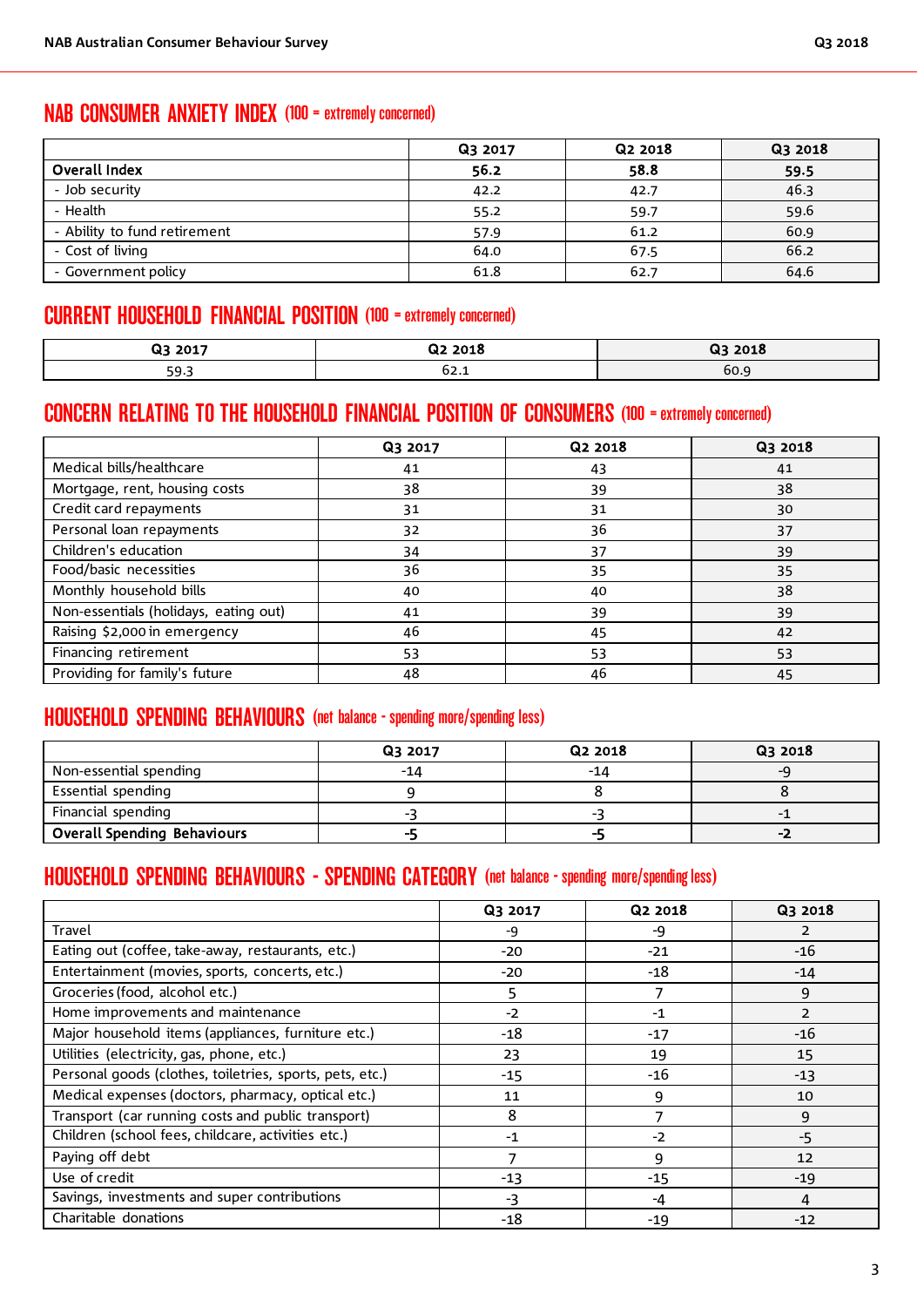# PART 1: CONSUMER ANXIETY

How concerned are consumers that their spending and savings will be impacted by their job security, health, retirement, cost of living and government policy?

### Consumer anxiety levels rose sharply across all components of the index in Q2...

The NAB Consumer Anxiety Index which measures concerns about future spending and savings plans arising from job security, health, retirement funding, cost of living and government policy increased slightly in Q3 2018.

The overall Index rose to 59.5 points in Q3, up from 58.8 points in the previous quarter. As a result, NAB's Consumer Anxiety Index currently stands at its highest level since Q2 2016, and has returned to long-term average levels (59.8 points).

Higher anxiety was driven by higher levels of concern relating to job security and government policy, as concerns over cost of living, retirement funding and health expenditure moderated.

Despite an improvement during the quarter, cost of living (down 1.3 points to 66.2) continues to be the biggest driver of consumer anxiety. Around 57% of consumers reported 'medium' or 'high' levels of anxiety over their living costs, but was down from 61% in the previous quarter.

Government policy was the next biggest driver of stress and the level of concern increased (up 1 .9 points to 64.6). Over 1 in 2 consumers reported 'medium' or 'high' levels of anxiety over government policy.

Consumer anxiety around retirement funding (down 0.4 points to 60.9) and health expenditure (down 0.1 points to 59.6) moderated a little

Concern over job security is still causing the least stress for consumers (by some margin). But the level of concern increased for the second consecutive quarter (up 3.6 points to 46.3 points) and anxiety levels have risen to their highest level since late-2016. Moreover, the number of consumers reporting 'medium' or 'high' anxiety about their jobs rose to 35% in Q3, up from 31% in Q2 and 30% at the same time last year.

# NAB CONSUMER ANXIETY INDEX



# NAB CONSUMER ANXIETY INDEX: COMPONENTS

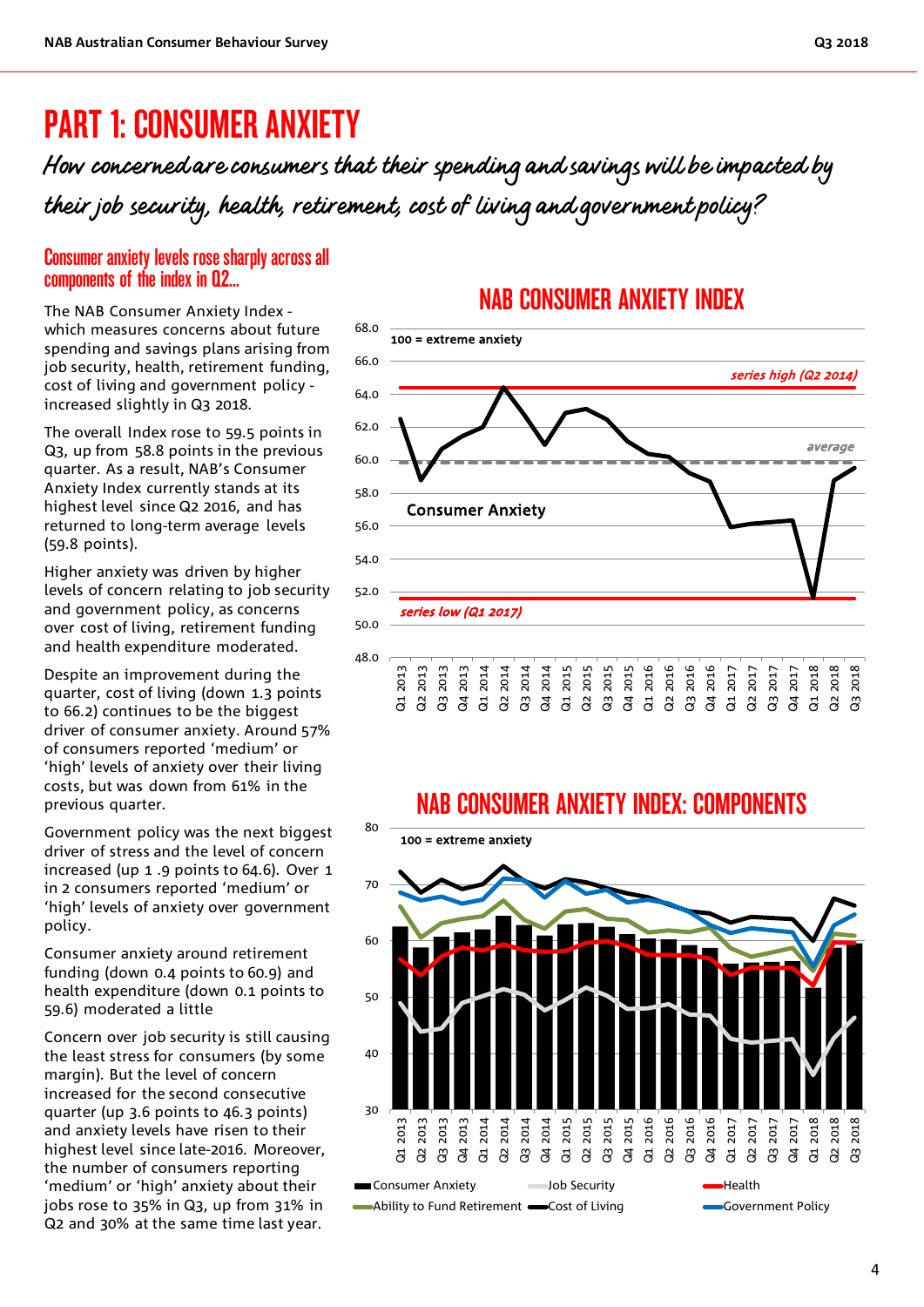In key groups, anxiety was highest in the lowest income group (63.5 points), for house renters (62.6 points), women aged 30-49 (62.6 points) and for those with children (62.2 points). Other highly anxious groups were men 30-49 (61.8 points), households with 3+ people (61.5 points), divorced people (61.4 points), apartment renters (61.3 points), people in WA (61.3 points) and VIC (61.2 points), high school leavers (61.2 points) and labourers (61.0 points).

Consumer anxiety was lowest for widows (54.4 points), people living in TAS (54.5 points), men over the age of 50 (54.6 points), followed by people living in SA/NT 56.6 points), young men (56.9 points), people in living in 2 person households (56.9 points) and people earning over \$100,000 p.a. (57.0 points).

By state, anxiety continues to be highest in WA (61.3 points), led by elevated concerns over job security, retirement funding and cost of living. They were closely followed by VIC (61.2 points), where consumers were the most worried about their health expenditure and government policy.

Anxiety also remains significantly higher for women (60.7 points) than men (58.3 points). Women continue to report higher levels of anxiety around all components of the Index (except government policy), particularly when it came to their ability to fund retirement and the cost of living.

By age, 30-49 year olds reported much higher levels of anxiety overall (62.2 points). It was also significantly higher for both middle-aged women (62.6 points) and men (61.8 points), underpinned by much higher levels of stress about living costs and retirement funding. In the over 50 age group, men (54.6 points) were far less anxious than women (59.4 points), particularly when it came to retirement funding and cost of living. Young women (58.1 points) were somewhat more anxious than young men (56.9 points) overall, particularly when it came to cost of living.

By income, there remains a very big (and widening) gap in consumer anxiety levels between the highest income earning group (57.0 points) and the lowest income earning group (63.5 points). Not surprisingly, the lowest income earning consumers reported higher levels of anxiety around all key drivers, led by retirement funding and health expenditure.



### NAB CONSUMER ANXIETY INDEX: ALL GROUPS



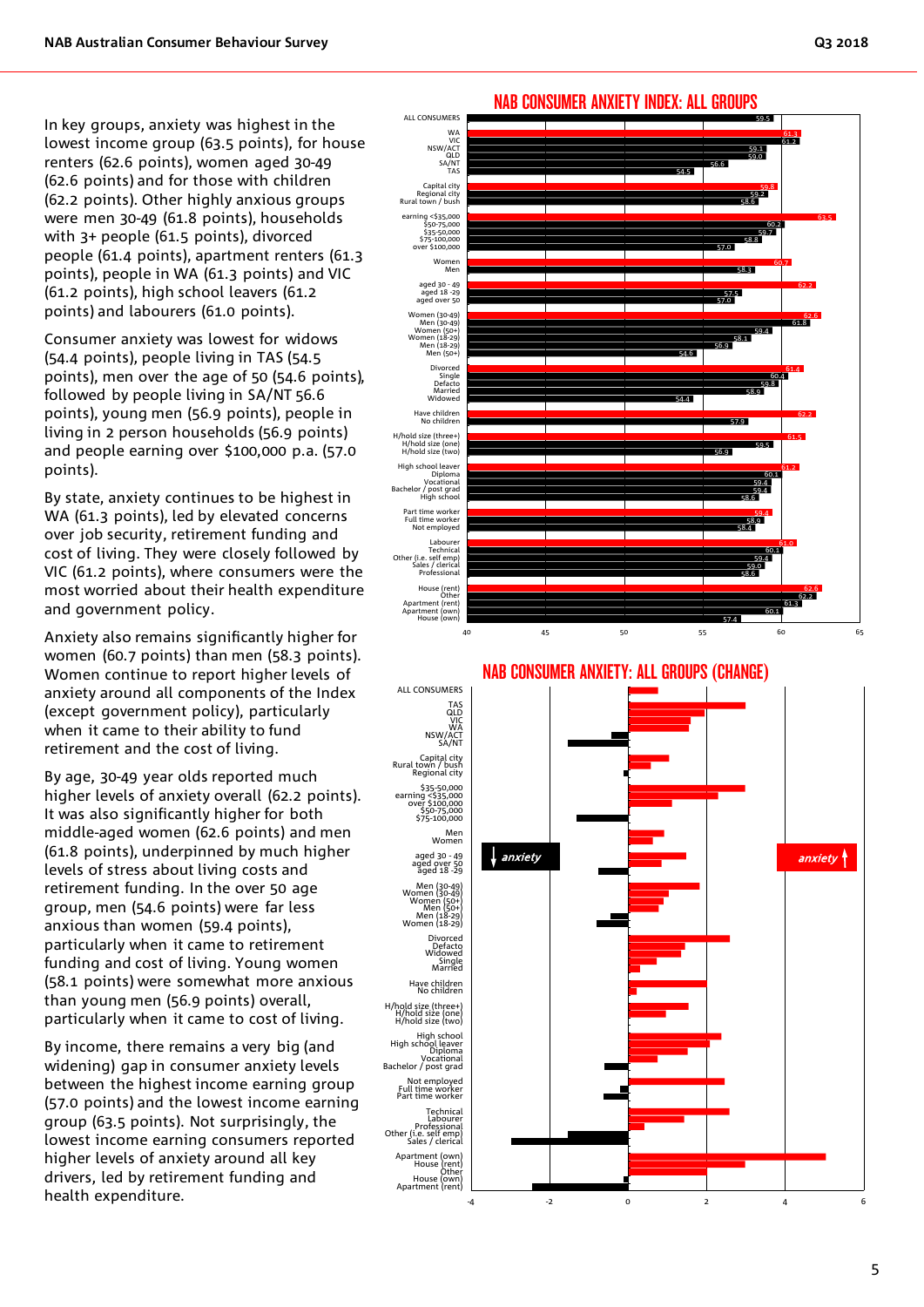# PART 2: HOUSEHOLD SPENDING BEHAVIOURS

How has the household financial position of Australian consumers impacted their overall spending behaviours?

## Consumer spending behaviours are still cautious, but less so than in the previous quarter...

Despite higher levels of consumer anxiety in Q3, consumer spending behaviour was more positive. NAB's measure of household spending behaviour (which counts the number of consumers that spent more on a range of items against those that spent less on these items) showed consumers were on balance still cutting back, but less so than in the previous quarter.

NAB's overall spending indicator fell to -2 in Q3 (-5 in Q2 2018 and -5 in the same period last year). This means the number of consumers that cut back on their overall spending still out-numbered those that increased their overall spending. But it was the strongest result since we started compiling this data in Q3 2014.

But there were some differences in how consumers chose to spend by category.

Overall, the net number of consumers who increased their spending on 'essential' goods and services was unchanged at +8 and down slightly from +9 at the same time last year.

Higher spending on essentials continues to be mainly driven by utilities, although the net number of consumers who spent more on utilities in Q3 fell to +15 (down from +19 in the previous quarter and +23 one year ago). However, slightly more consumers spent more on groceries (+9) and on medical expenses (+10) than in the previous quarter.

In contrast, fewer consumers told us they spent less on 'non-essential' goods and services during the quarter than did those who said they spent more - and that number fell to -9 from -14 in the previous quarter and at the same time last year.

This mainly reflected a noticeable reduction in the number of consumers that cut back their spending on eating out (-16), entertainment (-14) and personal goods (-13). Also for the first time since we started asking this question, the number of consumers who spent more on travel (+2) exceeded the number that spent less during the quarter.

Financial spending behaviour (paying off debt, using credit cards and savings, investments & superannuation) also improved in Q3 (-1) relative to the previous quarter and the same period last year (-5). This was mainly due to a higher net number of consumers who added to their savings & super (+4) and who paid down debt  $(+12)$ .



#### CHANGES IN HOUSEHOLD SPENDING BEHAVIOURS (Q/Q) (NET BALANCE)



#### CHANGES IN HOUSEHOLD SPENDING BEHAVIOURS (Y/Y) (NET BALANCE)

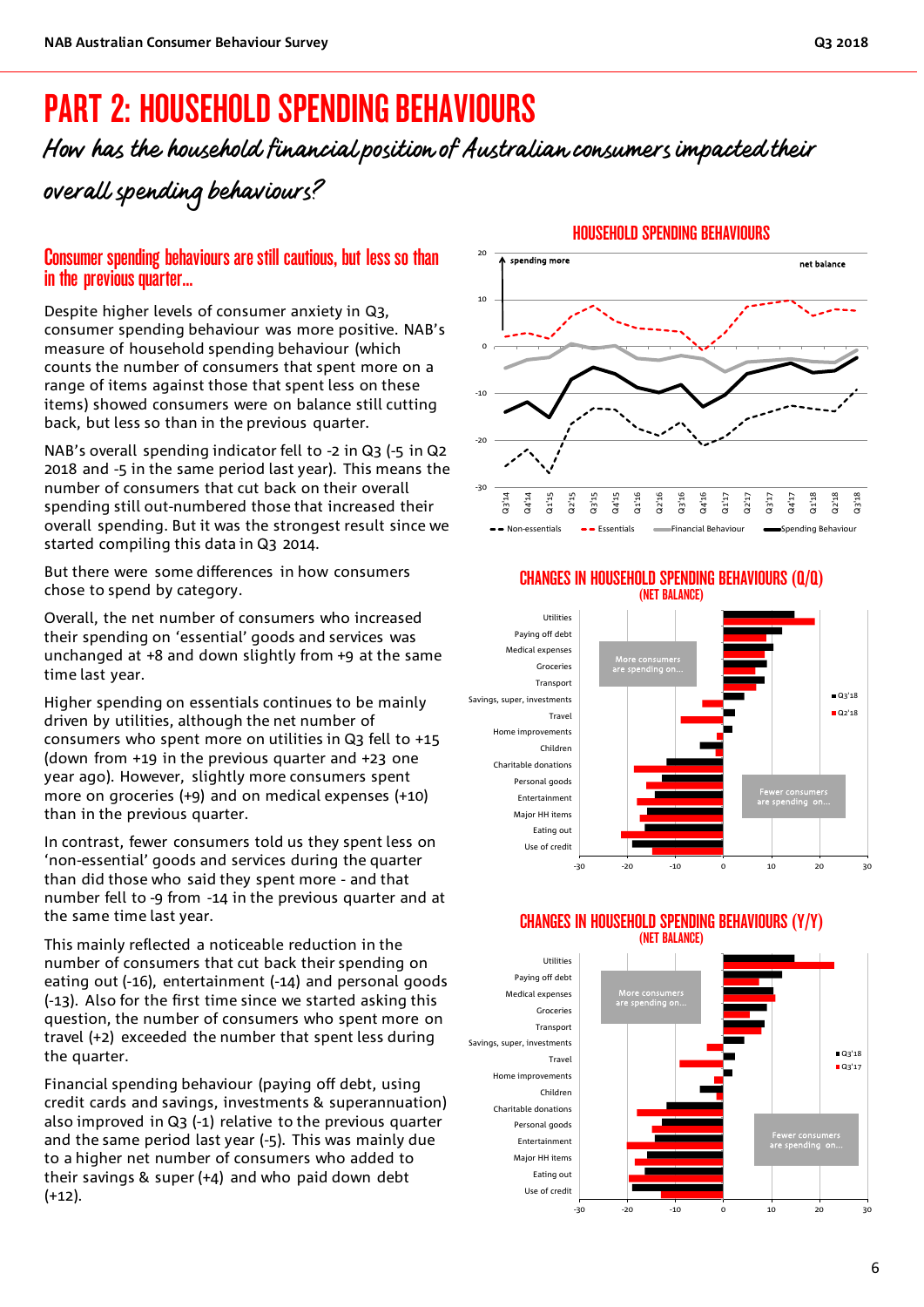### EXPECTATIONS IN REGARDS TO MAKING MAJOR PURCHASES IN NEXT 12 MONTHS (NET BALANCE)



HOW STANDARD OF LIVING COMPARES TODAY (score out of 10 where 10 = 'a lot better')



### GROSS ANNUAL HOUSEHOLD INCOME NEEDED TO HAVE A 'REASONABLE' STANDARD OF LIVING



For the first time, we asked consumers about their expectations in regards to making major purchases in the next 12 months. Overall, the number who planned to spend more out-weighed those intending to spend less on holidays (+10), home renovations (+7), school fess (+4) and other investments (+1). But more also expected to spend less major household items (-12), cars (-3), investment (-2) and residential property (-1).

There were few differences by gender, except private health insurance (women +3 and men -4) and holidays (women +12 and men +8).

By age, notably more over 50s planned to spend more on private health insurance (+4), home renovation (+10) and holidays (+1&), while more 30-49 year olds planned to spend less on holidays (+1) and private health (-4).

When asked to compare their standard of living today against other generations, consumers said it was 'moderately' better than their grandparents' (6.2 points out of 10). But for over 50s (6.6 points) it was much better.

Interestingly they also said it was only a little better than their parents' generation (5.7 points), except for over 50's who said it was 'moderately' better (6.1 points).

But when it comes to their children's generation, they believe it's about the same - irrespective of gender or age.

Australian consumers have consistently told us cost of living is the single biggest cause of their anxiety. When asked how much money they would need to earn to have a 'reasonable' standard of living, on average they said around \$102,000 (gross annual household income). This is significantly higher than full time average total earnings of around \$86,000 per year - around \$16,000 more - and may help explain why cost of living pressures weigh most heavily on consumers and why they may not believe they have made great strides in improving their standard of living against other generations.

There are however, some big differences by state. Consumers in NSW/ACT said they need the most (\$113,000) and those in TAS (\$77,000) the least.

By age and gender, 30-49 year olds needed the most and men (\$120,000) more than women (\$115,000). Young women (\$97,000) said they needed more than men (\$93,000), but men over 50 (\$93,000) needed slightly more than women over 50 (\$90,000).

There amount of money needed increased as incomes rose. In the highest income group, the amount needed was almost \$150,000, more than twice that needed by the lowest income earners (\$60,000).

Not surprisingly, consumers with children (\$119,000) said they need more than those without (\$99,000).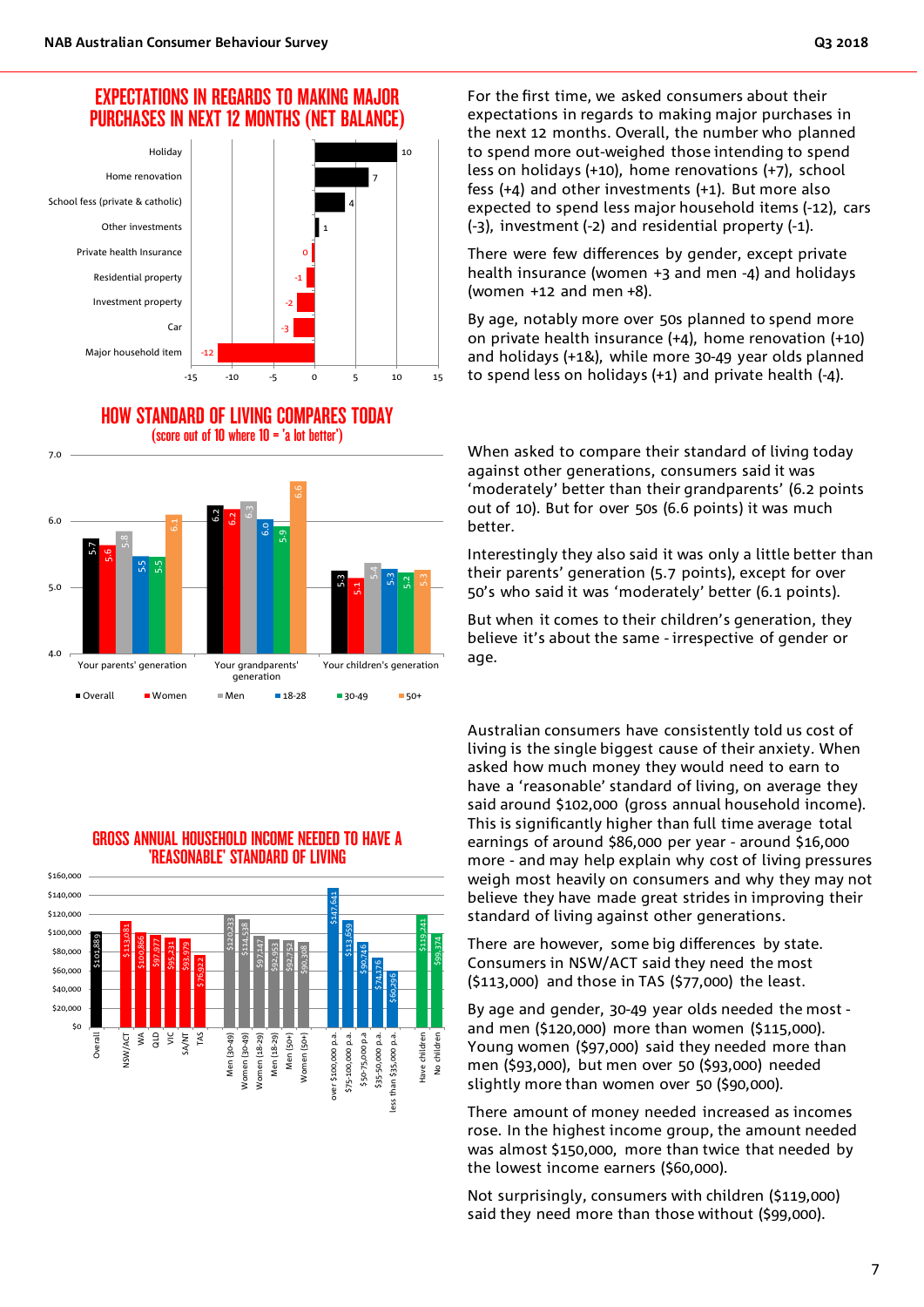# How concerned are consumers about the general economic situation in Australia?

### The level of concern about the economic situation in Australia is unchanged…

The level of concern consumers had about the general economic situation in Australia and how it was impacting on their future spending and savings plans was largely unchanged in Q3 at 63.9 points (where 100 is 'extremely' concerned).

It was also unchanged in all states bar SA/NT (down 2.5 to 61.1 points) and TAS (up 5.1 to 57.8 points).

TAS remains the least concerned state while VIC overtook WA as the most concerned state.

The lowest income earning consumers were most concerned about the impact the economy (68.3 points) and the highest income earners the least concerned (up 2.9 to 61.7 points).

By age, the economy continued to cause the most concern for over 50s (down 2.0 points 65.8), but the level of concern increased most for 30-49 year olds (up 3.9 to 64.9 points).

Women said they were slightly more worried about the general economic situation in Australia in Q3 (up 1.1 points to 65.7), but men were slightly less worried (down 0.9 points to 62.0 points)

## HOW CONCERNED ARE CONSUMERS ABOUT THE GENERAL ECONOMIC SITUATION IN AUSTRALIA?



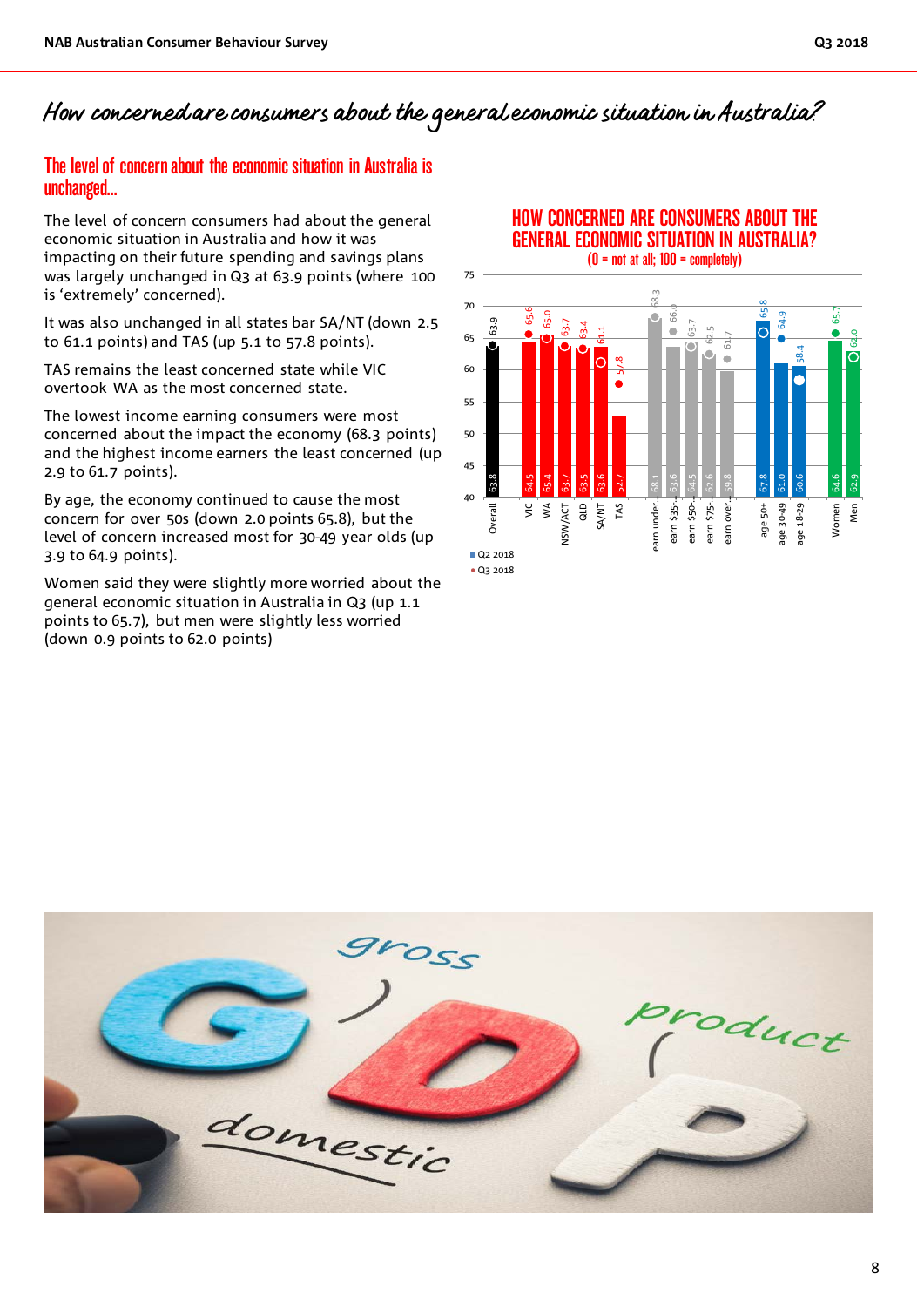# PART 3: HOUSEHOLD FINANCIAL POSITION & DRIVERS OF FINANCIAL STRESS

How concerned are consumers about their current household financial position?

### Australian consumers were less concerned about their household financial position…

When asked to rate their level of concern relating to their future spending and savings plans arising from their current financial position, Australian consumers scored 60.9 points out of 100 (100 is 'extremely' concerned), down from 62.1 points in Q2 2018, but higher than at the same time last year (59.3 points).

By gender, the level of concern fell for women (down 2.5 points to 62.5) but was broadly unchanged for men (59.2 points). As a result, the gap between women and men has narrowed to just 3.3 points, from almost 6 points in the previous quarter.

The level of concern was also lower in all age groups. It fell most for 18-29 year olds (down 2.3 points to 62.0), but 30-49 year olds continue to be the most worried about their current financial position (down 0.7 points to 65.4) Over 50s are still the least concerned age group by some margin (down 1.2 points to 56.4).

The level of concern fell for women in all age groups. It fell most for 18-29 year old women (down 3.3 points to 63.4) but was highest for 30-49 year old women (down 1.7 points to 65.5 points).

The level of concern was unchanged for young men. It was highest for 30-49 year old men (65.2 points), and lowest for men over 50 (53.1 points) and much lower than for women over 50 (59.6 points).



45  $Q<sub>2</sub>$ 2016 Q3 2016  $Q_4$ 2016  $Q<sub>1</sub>$ 2017  $Q<sub>2</sub>$ 2017 Q3 2017  $Q_4$ 2017  $Q<sub>1</sub>$ 2018  $Q<sub>2</sub>$ 2018 Q3 2018  $\bullet$ Overall  $\bullet$  <\$35,000  $\bullet$  \$35-50,000  $\bullet$  \$50-75,000  $\bullet$  \$75-100,000  $\bullet$  \$100,000+ CONCERN OVER HOUSEHOLD FINANCIAL POSITION: AGE (0 = not at all concerned; 100 = extremely concerned)



By income, the level of concern about their household financial position fell in all income groups, except the very lowest (up 0.6 points to 68.8) and the highest (up 0.2 points to 56.4).

But a relatively smaller increase in the level of concern among the highest income earning consumers and the lowest income earners meant the gap between the highest and lowest income group also widened to 12.4 points, from 12.0 points in Q2.

Interestingly the level of concern about their household financial position converged for Australian consumers in all other income groups.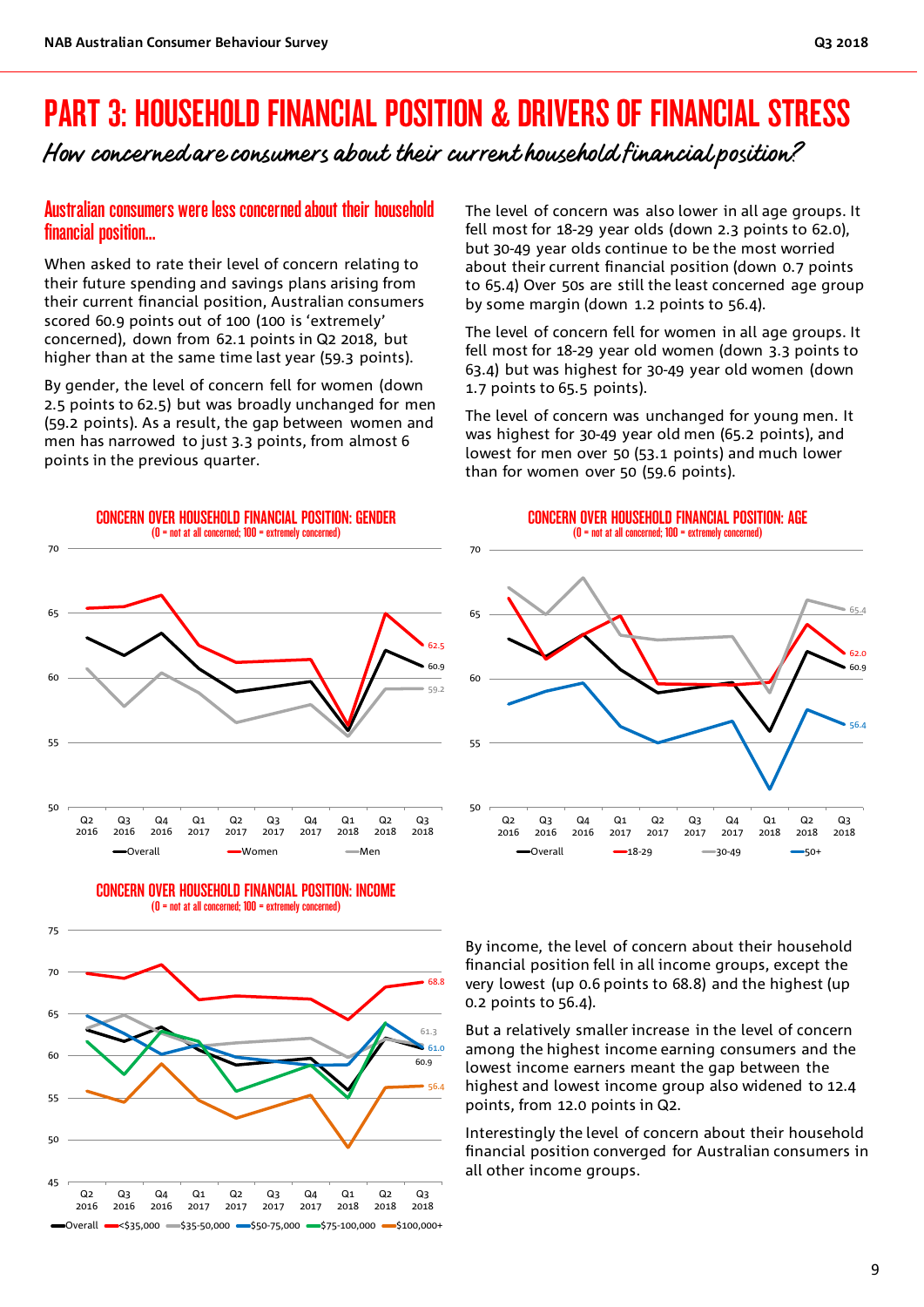# What are consumers most worried about in relation to their current household financial position?

### Consumers still worry most about being able to finance their retirement…

Being able to finance their retirement is still the biggest worry for Australian consumers in relation to their current household financial position, followed by their ability to provide for their family's future and their ability to raise \$2,000 for an emergency.

The level of concern over these factors was broadly unchanged over the quarter, except when it came to raising money for an emergency, where consumers were somewhat less worried.

Consumers worried least about meeting their minimum credit card repayments, having enough to pay for food and basic necessities, their personal loan repayments, their mortgage loan repayments or rents, monthly household bills and their children's education and 'non-essentials'.

While the level of concern about these factors was broadly unchanged from the previous quarter, consumers were noticeably more worried about their children's education and personal loan repayments than they were at the same time last year.

By gender, women expressed higher levels of concern over all factors, except their children's education (similar). This was most obvious when it came to financing their retirement (55.5 women vs. 50.4 men), medical bills and healthcare (43.5 vs. 39.0) and raising \$2,000 for an emergency (44.2 vs. 40.5).

By income, consumers earning less than \$35,000 p.a. expressed higher levels of concern over all drivers than any other income group.

Areas in which low income earners were significantly more concerned included being able to raise \$2,000 for an emergency (55.0 low income vs. 34.5 high income), not having enough for food and basic necessities (44.7 vs. 27.2), not having enough money to meet their normal monthly household bills (47.9 vs. 32.5), not being able to meet the cost of their medical bills or healthcare (50.7 vs. 36.3) and financing retirement (61.4 vs. 47.7).

### WHAT WORRIES CONSUMERS MOST ABOUT THEIR CURRENT HOUSEHOLD FINANCIAL POSITION



### WHAT WORRIES CONSUMERS MOST ABOUT THEIR CURRENT HOUSEHOLD FINANCIAL POSITION: WOMEN VS. MEN



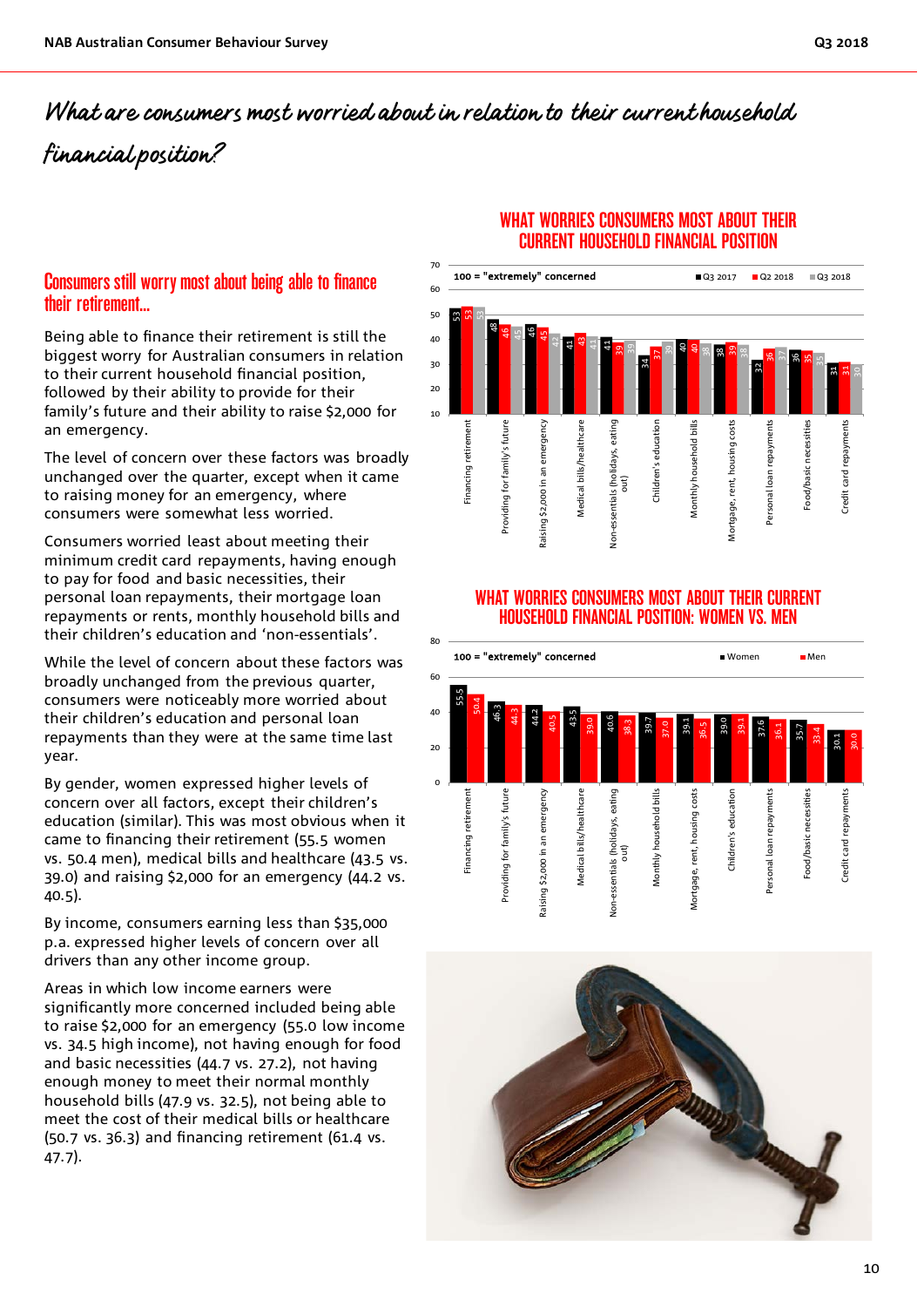# What factors most impact the financial position of 'highly' concerned households?

# Utility bills are still having the biggest impact on the financial position of most 'highly' concerned households, but less so than in Q2…

Australian consumers who said they were 'extremely' concerned about their current financial position were also asked to tell us what issues in particular were having the biggest impact on their current financial position.

The biggest impact in Q3 came from utility bills according to 42% of 'extremely' concerned consumers, but it impacted fewer consumers than in the previous quarter (50%). Insufficient savings emerged as the next biggest issue according to 25% of 'extremely' concerned consumers, followed by low pensions and/or other benefits (21%) and grocery bills (20% and down from 26% in Q2).



# TOP FACTORS IMPACTING CURRENT FINANCIAL POSITION OF "HIGHLY" CONCERNED HOUSEHOLDS\*

The table on the following page highlights some key differences by gender. In particular, significantly more women (48%) than men (34%) were being impacted by their utility bills and somewhat more women also impacted by insufficient savings (27% vs. 23%).

But somewhat more men said they were being impacted by insufficient savings (27% vs. 23%) and superannuation (16% vs. 12%)

By age, notably more young people (18-29) said they were impacted by not enough work (46%), rental payments (26%) and grocery bills (24%).

A lot more 30-49 year olds said that children's expenses (15%), home mortgage repayments (18%) and level of personal household debt (18%) had a bigger impact on their current financial position.

But significantly more over 50s said utility bills (48%), low pensions and other benefits (41%), medical expenses (20%), insufficient superannuation (28%) and low interest rates (10%) impacted their current financial position.

When it came to income, significantly more people in the lowest income group were impacted by low pensions and other benefits (41%) and utility bills (47%).

In contrast, a lot more consumers in the highest income group said they were impacted by their home mortgage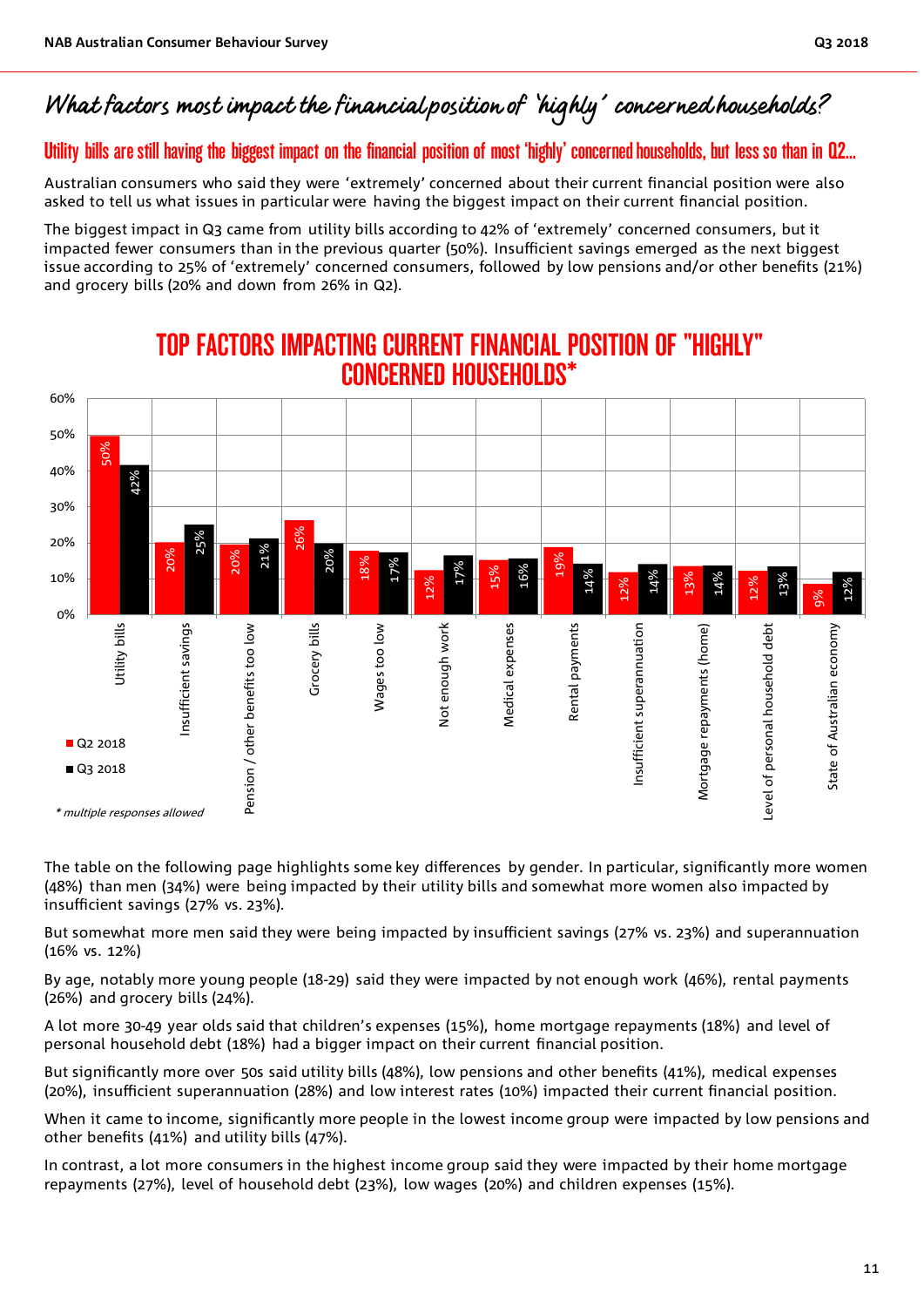# FACTORS IMPACTING CURRENT FINANCIAL POSITION OF "HIGHLY" CONCERNED HOUSEHOLDS: BY GENDER, AGE & HIGH/LOW INCOME

|                                                         | Overall | Women | Men | $18 - 29$ | $30 - 49$ | $50+$ | Low<br>Income | High<br>Income |
|---------------------------------------------------------|---------|-------|-----|-----------|-----------|-------|---------------|----------------|
| Utility bills                                           | 42%     | 48%   | 34% | 19%       | 30%       | 48%   | 47%           | 39%            |
| Insufficient savings                                    | 25%     | 23%   | 27% | 27%       | 26%       | 29%   | 27%           | 27%            |
| Pension / other benefits too low                        | 21%     | 22%   | 21% | 4%        | 10%       | 41%   | 41%           | 4%             |
| Grocery bills                                           | 20%     | 20%   | 19% | 24%       | 17%       | 19%   | 23%           | 20%            |
| Wages too low                                           | 17%     | 19%   | 16% | 24%       | 22%       | 5%    | 10%           | 20%            |
| Not enough work                                         | 17%     | 16%   | 17% | 46%       | 14%       | 5%    | 18%           | 14%            |
| Medical expenses                                        | 16%     | 17%   | 15% | 12%       | 11%       | 20%   | 15%           | 10%            |
| Rental payments                                         | 14%     | 13%   | 15% | 26%       | 14%       | 11%   | 14%           | 10%            |
| Insufficient superannuation                             | 14%     | 12%   | 16% | 8%        | 10%       | 28%   | 13%           | 14%            |
| Mortgage repayments (home)                              | 14%     | 14%   | 13% | 12%       | 18%       | 8%    | 7%            | 27%            |
| Level of personal household debt                        | 13%     | 12%   | 15% | 14%       | 18%       | 11%   | 6%            | 23%            |
| State of Australian economy                             | 12%     | 11%   | 14% | 17%       | 13%       | 12%   | 8%            | 17%            |
| Transport expenses                                      | 10%     | 11%   | 8%  | 15%       | 7%        | 7%    | 11%           | 12%            |
| Absence of a pay rise                                   | 9%      | 9%    | 9%  | 9%        | 12%       | 4%    | 3%            | 11%            |
| Children expenses                                       | 8%      | 9%    | 8%  | 4%        | 15%       | 3%    | 4%            | 14%            |
| Low interest rates                                      | 7%      | 7%    | 6%  | 5%        | 4%        | 10%   | 6%            | 3%             |
| Home improvements & maintenance                         | 5%      | 6%    | 5%  | 3%        | 3%        | 7%    | 5%            | 4%             |
| Poor investment returns                                 | 4%      | 3%    | 6%  | 4%        | 4%        | 9%    | 4%            | 5%             |
| State of global economy                                 | 4%      | 3%    | 5%  | 6%        | 5%        | 5%    | 2%            | 2%             |
| Mortgage repayments (investment property)               | 3%      | 3%    | 4%  | 7%        | 4%        | 2%    | 1%            | 6%             |
| Other                                                   | 3%      | 3%    | 3%  | 6%        | 3%        | 2%    | 4%            | 3%             |
| Major household items                                   | 2%      | 3%    | 2%  | 3%        | 1%        | 1%    | 2%            | 2%             |
| TOP <sub>5</sub><br>$\mathbf{1}$<br>$\overline{2}$<br>3 | 4       |       |     |           |           |       |               |                |

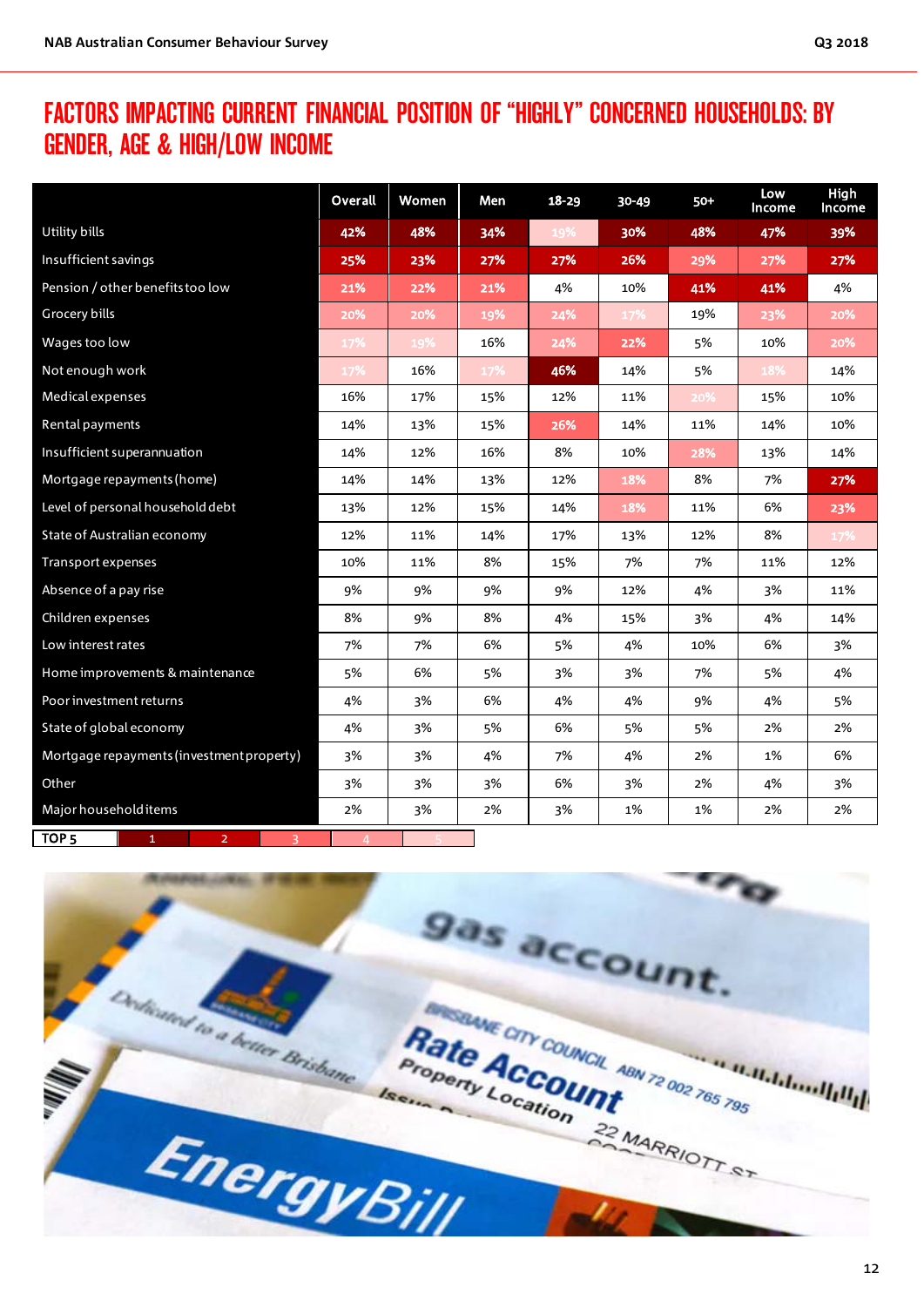# PART 4: FINANCIAL STRESS & HARDSHIP

How prevalent is financial stress or hardship, and what are the most common causes of stress or hardship people face?

## Just over 1 in 3 Australian consumers continued to experience some form of financial stress or hardship in the last 3 months…

Around 35% of Australians experienced some form of financial stress or hardship in the past 3 months (unchanged from the previous quarter).

But the overall result masks some important differences. While more men experienced hardship in Q3 (35% vs. 30% in Q2), the number for women that did fell from 40% to 35%.

By age, over 50s were the only group to experience more financial stress or hardship in Q3 (24% vs. 22% in Q2), although they were still the least impacted of all groups. Mid-aged Australians (30-49 year olds) continued to experience the most hardship (45%), ahead of 18-29 year olds (39%).

By income, twice as many consumers in the lowest income group (48%) faced some financial stress or hardship in Q3 than did consumers in the highest income group (24%).

Being unable to pay a bill is still the most frequently cited cause of stress or hardship - for 19% of Australians overall, but for 24% of 30-49 year olds and 28% of consumers in the lowest income group.

Not having enough for food and basic necessities was the next biggest cause of financial stress or hardship affecting 16% of all consumers in total, but 1 in 4 (25%) low income earners and 22% of 18-29 year olds.

### NUMBER OF CONSUMERS THAT HAVE EXPERIENCED FINANCIAL STRESS OR HARDSHIP IN LAST 3 MONTHS



# TYPE OF FINANCIAL STRESS OR HARDSHIP EXPERIENCED IN THE LAST 3 MONTHS